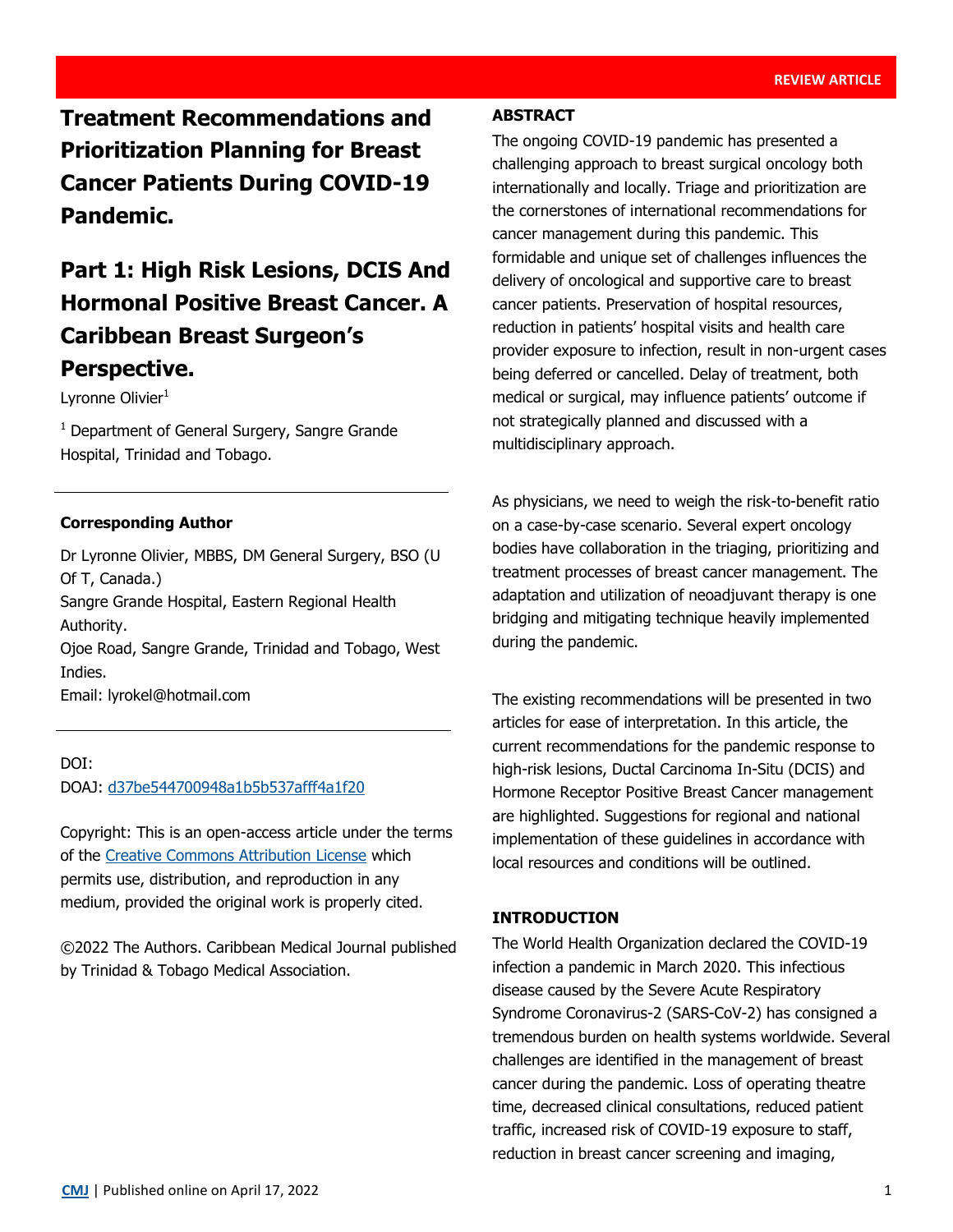marked delay in test results are some of the identifiable issues.

Delay of breast cancer management is a main consequence of this pandemic. Prioritization and triaging of breast cancer patients are the general consensus and recommendation from the various international societies—American Society of Breast Surgeons (ASBrS) $^1$ , European Society Medical Oncology (ESMO) $<sup>2</sup>$  and the</sup> COVID-19 pandemic breast cancer consortium<sup>3</sup>.

Prioritization from the aforementioned international societies generated three (3) categories: A, B and C. "A" category involves the management of urgent and lifethreatening scenarios. Surgically, this would involve patients with expanding hematomas and breast abscess drainage in septic patients. Patients with oncological emergencies such as febrile neutropenia, symptomatic pleural effusions, brain metastases and hypercalcemia are all classified as category A and considered the same for medical oncology. Bleeding and painful inoperable local regional disease, progression of disease during Neoadjuvant Chemotherapy (NACT) and symptomatic stage 4 disease are also indications for a category A radiation oncology management.

"B" category involves patients who are not lifethreatening cases, but whose delay of treatment should not be deferred until the end of the pandemic. Priority B patients can be delayed for a specified period of time during the pandemic. The decision for sub-classification of category B into B1 (High Priority), B2 (Mid-level Priority) and B3 (Lower Priority) involves a multidisciplinary approach. Patients are discussed with respect to breast pathological factors, comorbidities and management options.

"C" category patients' treatment can be delayed post COVID-19 pandemic, indefinitely, without affecting longterm outcomes. Sub-classification of this category C into C1 (High Priority), C2 (Mid-level Priority) and C3 (Lower Priority) would also be applicable. Benign breast disease and breast reconstruction would also be classified as category C.

The treatment for each breast cancer scenario will also be

discussed with regards to Medical Oncology, Surgical Oncology and Radiation Oncology management and prioritization. Availability of services and resources nationally/regionally must be important considerations.

High Risk Lesions/Atypical Lesions/Discordant Biopsies/ Pleomorphic Lobular Carcinoma In Situ Excision of benign lesions such as fibroadenomas and discordant biopsies that are likely benign would be prioritized as category C. High risk lesions such as atypical ductal hyperplasia (ADH), atypical lobular hyperplasia, complex sclerosing lesion, papilloma with atypia and flat epithelial atypia may harbor an invasive component and may upgrade to malignancy. These lesions may be classified as C1 or ultimately upgraded to B3 following a multidisciplinary discussion. Therefore, the pathological findings and imaging should be thoroughly reviewed by the pathologist, surgeon and radiologist.

Core needle biopsy revealing pleomorphic lobular carcinoma in situ may be managed with endocrine therapy during the COVID-19 pandemic. Chemoprevention in ADH and Lobular Carcinoma In-Situ (LCIS) was supported by the National Surgical Adjuvant Breast Project (NSABP) P-1 Trial.<sup>4</sup> 75% reduction in breast cancer development in ADH patients as well as LCIS patients experienced 46% risk reduction after tamoxifen treatment.

## **Local Breast Surgeon's Opinion**

The evaluation and management of new breast lesions would still be considered urgent. However, benign images corroborated with benign clinical features may render an overall benign diagnosis and subsequently a category C classification.

Patients with previously diagnosed benign lesions, locally, would be delayed until after the pandemic. The urgency may be altered or upstaged to category B if suspicious features are clinically reported.

One of the possible negative outcomes of delayed or deferred management is loss to follow-up. This may be circumvented thorough documentation of the appropriate management post-pandemic, as well as telecommunication follow-up consults.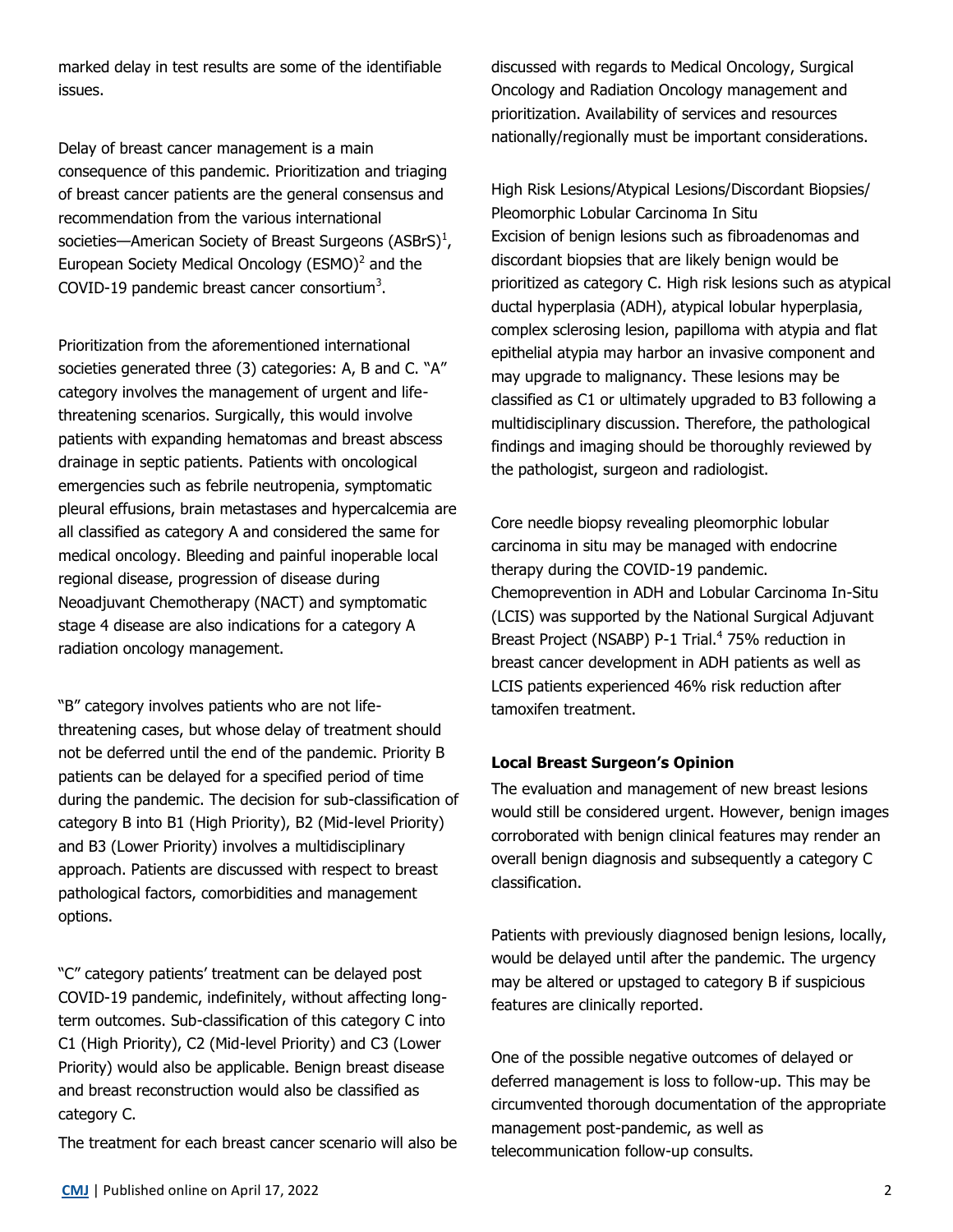# **Ductal Carcinoma In Situ (DCIS)**

The utilization of neoadjuvant therapy will be significantly implemented in this subgroup of patients. ER+DCIS would be considered C1 and bridged with Neoadjuvant Endocrine Therapy (NAET) for 3 to 6 months. However, if this lesion is associated with a mass that is increasing in size and/or is ER-DCIS, B3 prioritization label for surgical intervention would be considered. This concept of 'Deescalating' treatment of DCIS has always been highly debatable.

Hwang et al, performed a phase 2 single-arm trial of neoadjuvant endocrine therapy in postmenopausal ER+ DCIS women with Letrozole.<sup>5</sup> They reported a significant radiological and histological change post 6 months of therapy; 85% had persistent DCIS, 10% had invasive disease and 15% had complete pathological response after surgical intervention. Several important concepts were derived from this study. There was a possible downgrading of the invasive component since the normal upgrade rate for synchronous invasive carcinoma in resected specimens can be up to 26%.<sup>6</sup> The rate of complete pathological response was also significantly thought-provoking into the benefits of NAET. Letrozole is generally given to postmenopausal patients and tamoxifen to premenopausal patients.

Patients who have completed breast conservation surgical intervention for DCIS, would be considered for omission or delay of radiation Therapy (RT) during the COVID-19 pandemic. Radiation therapy in DCIS has revealed a 50% reduction in Ipsilateral Breast Cancer Recurrence (IBTR). Wapnir et al reviewed the long-term outcomes of NSABP B-17 and B-24 trials and surmised the following: Lumpectomy only Local Recurrence (LR) 19.4% versus Lumpectomy and Radiation LR 8.9% at 15 years of follow -up. $<sup>7</sup>$ </sup>

Delay of RT should be no longer than 12 weeks. Several studies have shown that this is associated with an increased risk of IBTR. Shurell et al published an article reviewing the delay of adjuvant radiotherapy for 8weeks, 8-12 weeks and greater than 12 weeks. <sup>8</sup> The risk of IBTR was greatest in the more than 12 weeks groups at 26%.

The omission of RT in DCIS patients was also evaluated in the randomized prospective Radiation Therapy Oncology Group (RTOG) 9804 trial.<sup>9</sup> Low risk DCIS patients were defined as unicentric, low and intermediate histological grade, margins >3mm and size <2.5cm. The IBTR was 0.9% in the RT group and 6.7% in the no RT group. The 12-year follow up study of the RTOG 9804 trial by McCormick et al, revealed the 12-year cumulative incidence of LR was 11.4% for no RT versus 2.8% with RT.<sup>9,10</sup> Therefore, these results support the individualization of DCIS care based on patients classified as low risk on clinical and pathological features.

## **Local Breast Surgeon's Opinion**

The aforementioned recommendations for DCIS can be easily adapted to our breast surgical oncology practice locally and regionally. These tenets of hormonal therapy may be readily available in the public health care system. However, this mindset and approach to neoadjuvant therapy would require routine pathological request of Immunohistochemistry (IHC) on DCIS needle core specimens. This is standard practice for invasive disease but not common for in situ disease.

IHC would categorize DCIS into ER positive or negative. Such classification would facilitate the urgency of management during the COVID-19 Pandemic. DCIS ER positive patients will be candidates for neoadjuvant hormonal therapy, permitting delay of surgical intervention during this pandemic. On the other hand, DCIS ER negative would not benefit from NAET and this translates into a more urgent scenario. Such patients would be classified as category B (3) versus DCIS ER positive category C classification. Therefore, the current scenario would necessitate a subsequent guideline change to offer hormonal therapy for DCIS ER positive and earlier surgery for DCIS ER negative patients.

## **Hormonal Receptor (HR) Positive Breast Cancer**

HR positive breast cancers, otherwise known as the luminal cancers, generally are referred for upfront surgery. However, in the present scenario of COVID-19, the decision-making for neoadjuvant therapy adds an intriguing digression from the commonly utilized standards. The unavailability of operating time means the application of neoadjuvant therapy principles should be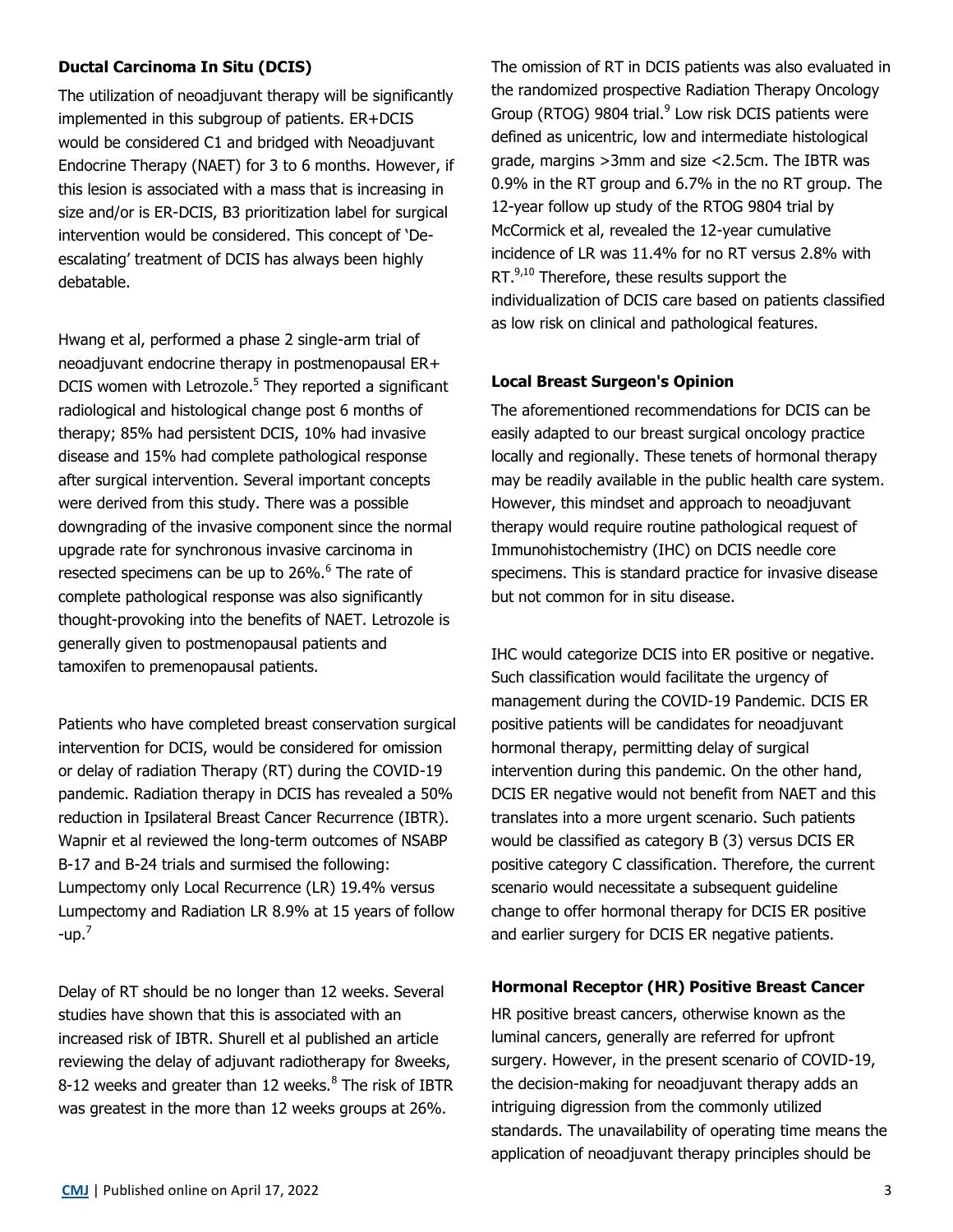applied to this sub-group of favourable breast cancers.

Patients' Biological risk of tumour response or benefit from NACT would be the 'decision' guide for the therapeutic agent used in the neoadjuvant regimen. High risk biological features suggest a significant response and/or benefit from NACT whilst low risk means the contrary. Operative candidates, patients with low-risk features and  $T_1 - T_3 N_0 H R +$ , are generally offered surgery. In the present scenario of COVID-19 and limited availability of operative interventions, Neoadjuvant Endocrine Therapy (NAET) is utilized and permits the surgical delay for 6–12 months.

Low risk biological features are early breast cancers, low grade tumours, possible low genomic score, favourable tumours (pure Tubular, papillary, mucinous carcinoma), high ER expression, lobular and Luminal A subtype.

High-risk biological features are locally advanced breast cancer, low ER expression, high grade tumor, high genomic score, unfavourable tumours (metaplastic carcinoma) and premenopausal. These patients are generally considered for NACT.

However, genomic testing can be performed on the needle core specimen to differentiate the low-risk genomic patient from the intermediate and high risk genomic biological group. $11$  Low genomic patients are defined by a Recurrence Score (RS) of less than 16 and high genomic patients greater than 26. However, the intermediate group of RS 16 to 26, further subclassified based on the patient's age less than 50 years.<sup>12</sup>

Patients with low and intermediate genomic scores (>50 years) would be treated with NAET for 6-12 months. Conversely, patients with intermediate (<50 years) and high genomic scores would be offered NACT  $+$  ET.

This is another consequence and approach that is fully integrated during the Covid-19 pandemic as a necessity. Previously, genomic testing was only performed on the resected specimen. However, in the circumstance of the pandemic, decisions to render treatment without the surgical specimen led to the validation of genomic testing on the core biopsy-yet another pearl unveiled during the

current pandemic constraints.

Surgical intervention can be safely delayed with neoadjuvant endocrine therapy for up to 6-12 months. Patients need to be closely monitored and surgical intervention rendered to the high-risk group as soon as it is technically feasible within the COVID-19 challenges. Hormonal therapy is only continued up to two weeks prior to surgical extirpation of the tumour due to the associated increased risk of thromboembolic events.

HR+ breast cancer patients are referred to the radiation oncologist for adjuvant radiotherapy. Deferral of radiation can be performed for several months in the low-risk group. Several trials, such as the *PRIME II Trial* and the CALGB 9343 Trial, have identified a subgroup of patients that are low risk and may be considered for avoidance of radiation therapy. The CALGB 9343 trial enrolled patients over the age of 70 years,  $T_1N_0$ , ER+, randomized to adjuvant ET (Tamoxifen) with or without RT. $^{13}$  The risk of local recurrence was at 2% and 9% for with and without radiation therapy respectively after 12 years of follow-up.

Results from the more recent PRIME II trial also demonstrated similar findings. Patients in this study were 65 years or older with a tumour less than or equal to 3 cm, node negative with clear surgical margins. $^{14}$  ET was administered to all patients and patients were randomized to adjuvant radiotherapy or observation. The patients that underwent adjuvant RT demonstrated LR risk of 1.3% versus 4.1% in no RT group, after 5 years. However, both randomized trials did not reveal any difference in the survival rates between both groups.

## **Local breast Surgeon's Opinion**

Early surgery should be offered to patients who are not candidates for NAET or NACT. However, this factor would be dependent on the pandemic's present condition, such patients will be considered Category B. Therefore, surgery cannot be withheld until after the pandemic.

NAET concept may be applicable to Trinidad's population. However, the stratification of HR positive patients into High risk and Low risk via Genomic testing would be unavailable at least in the public sector. This approach has the potential to filter those patients that are not candidates for chemotherapy and those only requiring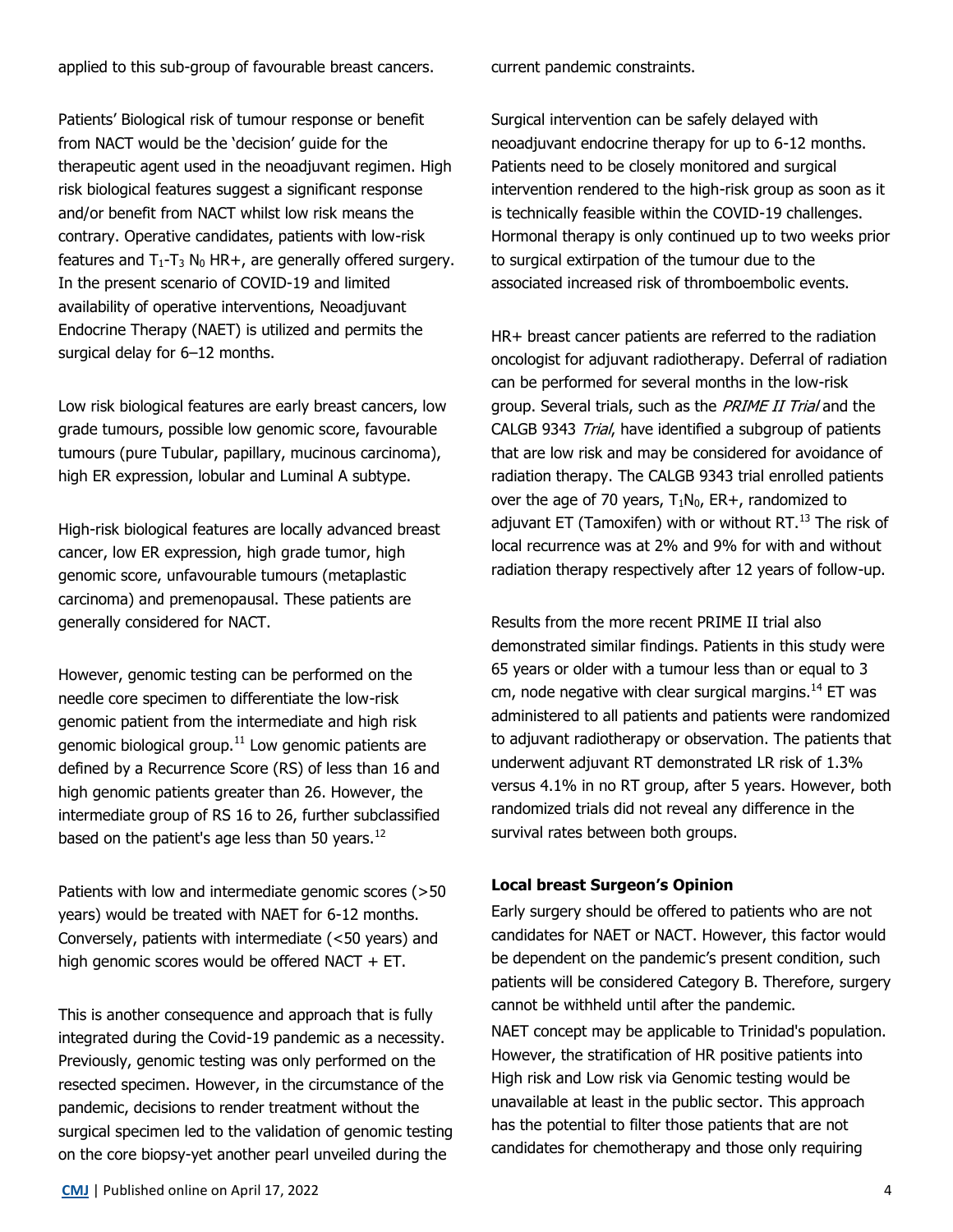NAET. The de-escalation of neoadjuvant therapy NAET versus NACT has several benefits to the Ministry of Health and the patient. Reduction in adjuvant chemotherapy cost per patient found to be low risk, can potentially save the Ministry of Health the financial burden allocated for neoadjuvant or adjuvant chemotherapy. More importantly, patients avoid the toxic side effects of chemotherapy.

Locally, clinicopathological factors determine the need for adjuvant chemotherapy. Ki-67 is another adjunct implemented into this decision-making process. If there is a necessity for adjuvant therapy, the patient should be considered for neoadjuvant therapy. Hence, most HER2 or TNBC patients would be more inclined for neoadjuvant therapy.

High risk clinicopathological featured patients can be offered NACT in our public and private sectors. Low risk clinicopathological features may be conversely offered NAET. Therefore, institutionalisation of this concept can be achieved despite our unavailability of genomic testing.

Identification of the low-risk patients that can avoid adjuvant radiotherapy would have a positive impact on our overburdened radiation service in the public sector. Strict application of the defined low risk features would be required. These decisions would be thoroughly analysed in the breast surgical oncology MDT.

## **Figure 1: Pre-pandemic breast cancer subtype management.**

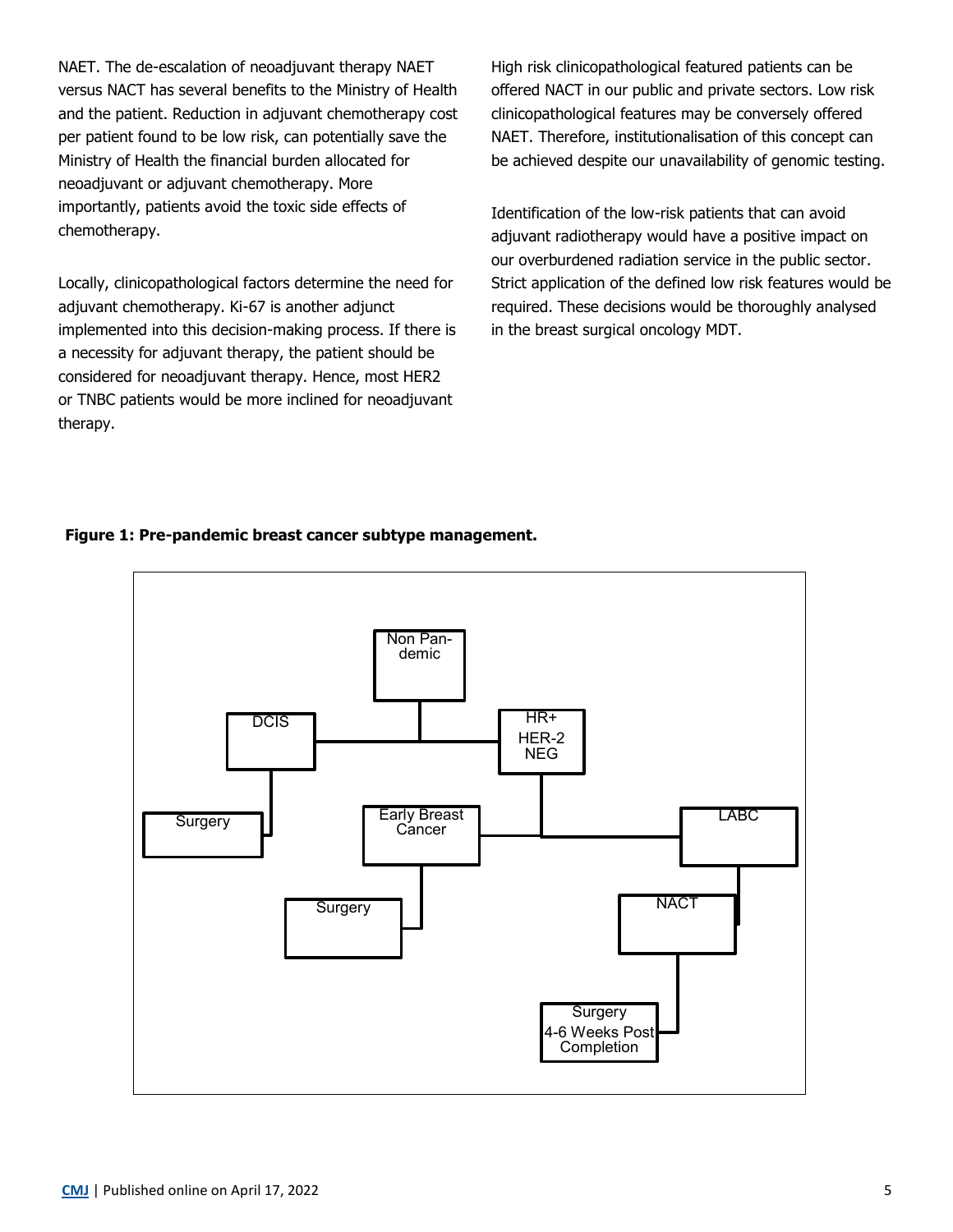**Figure 2: Changes in the management of the various breast cancer subtypes during the COVID-19 pandemic.**



*\*Utilization of Neoadjuvant Endocrine Therapy \*\*Utilization of Needle Core Sample for Genomic Testing*

### **CONCLUSION**

The above-mentioned Part 1 recommendations represent the current approaches for high risk lesions, DCIS and Hormonal receptor positive breast cancer. This rational approach would facilitate a clear continuum of ideal breast cancer management without negatively impacting patients' outcomes. The miasma of this pandemic requires a thorough evaluation of current guidelines as the present predicament of COVID-19 continuously

### evolves.

Part 2 recommendations for breast cancer care during the COVID-19 pandemic would be a sequenced prolongation for Triple Negative, HER-2 positive and Metastatic breast cancer management. General considerations and implementation along with implications will be discussed in the subsequent article.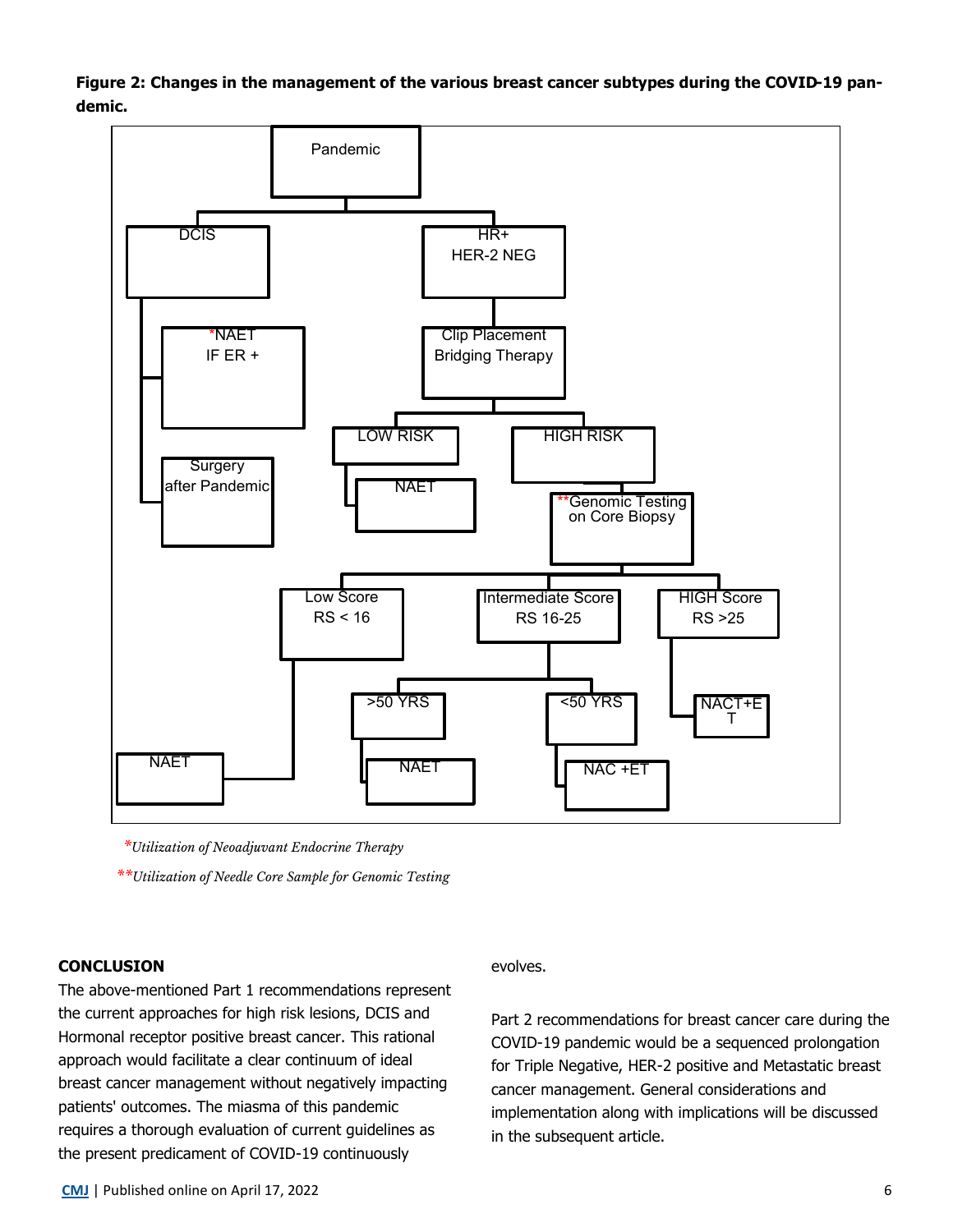**Ethical Approval statement:** Not applicable **Conflict of interest statement:** None declared **Informed Consent statement:** Not applicable **Funding statement:** None

**Authors Contribution:** The author confirms sole responsibility for the manuscript preparation.

# **REFERENCES**

- 1. American Society of Breast Surgeons (ASBrS). Recommendations for Prioritization, Treatment and Triage of Breast Cancer Patients During the COVID-19 Pandemic: Executive Summary. Ver. 1.0 2020. Columbia, MD: asbrs; 2020.
- 2. De Azambuja E,Trapani D, Loibl S, et al. ESMO Management and treatment adapted recommendations in the COVID-19 era: Breast Cancer. ESMO Open 2020;5:e000793. doi:10.1136/ esmoopen-2020-000793.
- 3. Dietz JR, Moran MS, Isakoff SJ et al. Recommendations for prioritization, treatment, and triage of breast cancer patients during the COVID-19 pandemic. the COVID-19 pandemic breast cancer consortium. Breast Cancer Res Treat. 2020 Jun;181 (3):487-497. doi: 10.1007/s10549-020-05644-z. Epub 2020 Apr 24. PMID: 32333293; PMCID: PMC7181102.
- 4. Fisher B, Costantino JP, Wickerham DL, et al. Tamoxifen for the prevention of breast cancer: current status of the National Surgical Adjuvant Breast and Bowel Project P-1 study. J Natl Cancer 2005; 97: 1652-1662.
- 5. Hwang ES, Hyslop T, Hendrix LH, et al: Phase II Single-arm study of preoperative letrozole for estrogen receptor-positive postmenopausal ductal carcinoma in-situ: CALGB 40903(Alliance). J Clin Oncol 38:1284-1292,2020.
- 6. Brennan ME, Turner RM, Ciatto S, et al: Ductal carcinoma in situ at core-needle biopsy: Meta-analysis of underestimation and predictors of invasive breast cancer. Radiology 260:119-128, 2011
- 7. Wapnir IL, Dignam JJ, Fisher B, Mamounas EP, Anderson SJ, Julian TB, Land SR, Margolese RG, Swain SM, Costantino JP, Wolmark N. Long-term outcomes of invasive ipsilateral breast tumor

recurrences after lumpectomy in NSABP B-17 and B-24 randomized clinical trials for DCIS. *J Natl Cancer* Inst. 2011 Mar 16;103(6):478-88. doi: 10.1093/jnci/ djr027. Epub 2011 Mar 11. PMID: 21398619; PMCID: PMC3107729

- 8. Shurell E, Olcese C, Patil S, McCormick B, Van Zee KJ, Pilewskie ML. Delay in radiotherapy is associated with an increased risk of disease recurrence in women with ductal carcinoma in situ. Cancer. 2018 Jan 1;124 (1):46-54. doi: 10.1002/cncr.30972. Epub 2017 Sep 28. PMID: 28960259; PMCID: PMC5734990.
- 9. McCormick B, Winter K, Hudis C, Kuerer HM, Rakovitch E, Smith BL, Sneige N, Moughan J, Shah A, Germain I, Hartford AC, Rashtian A, Walker EM, Yuen A, Strom EA, Wilcox JL, Vallow LA, Small W Jr, Pu AT, Kerlin K, White J. RTOG 9804: a prospective randomized trial for good-risk ductal carcinoma in situ comparing radiotherapy with observation. J Clin Oncol. 2015 Mar 1;33(7):709-15. doi: 10.1200/ JCO.2014.57.9029. Epub 2015 Jan 20. Erratum in: J Clin Oncol. 2015 Sep 10;33(26):2934. PMID: 25605856; PMCID: PMC4334775.
- 10. McCormick, B. (2018). Randomized Trial Evaluating Radiation following Surgical Excision for "Good Risk" DCIS: 12-Year Report from NRG/RTOG 9804. International Journal of Radiation Oncology Biology Physics, 102, 1603.
- 11. Jakubowski DM, Bailey H, Abran J, et al. Molecular characterization of breast cancer needle core biopsy specimens by the 21‐gene Breast Recurrence Score test. J Surg Oncol. 2020;122:611–618. https:// doi.org/10.1002/jso.26050.
- 12. Andre F, Ismaila N, Henry NL, Somerfield MR, Bast RC, Barlow W, Collyar DE, Hammond ME, Kuderer NM, Liu MC, Van Poznak C, Wolff AC, Stearns V. Use of Biomarkers to Guide Decisions on Adjuvant Systemic Therapy for Women With Early-Stage Invasive Breast Cancer: ASCO Clinical Practice Guideline Update-Integration of Results From TAILORx. J Clin Oncol. 2019 Aug 1;37(22):1956- 1964. doi: 10.1200/JCO.19.00945. Epub 2019 May 31. PMID: 31150316.
- 13. Hughes KS, Schnaper LA, Berry D, et al: Lumpectomy plus tamoxifen with or without irradiation in women 70 years of age or older with early breast cancer. N Engl J Med 351:971-977, 2004.